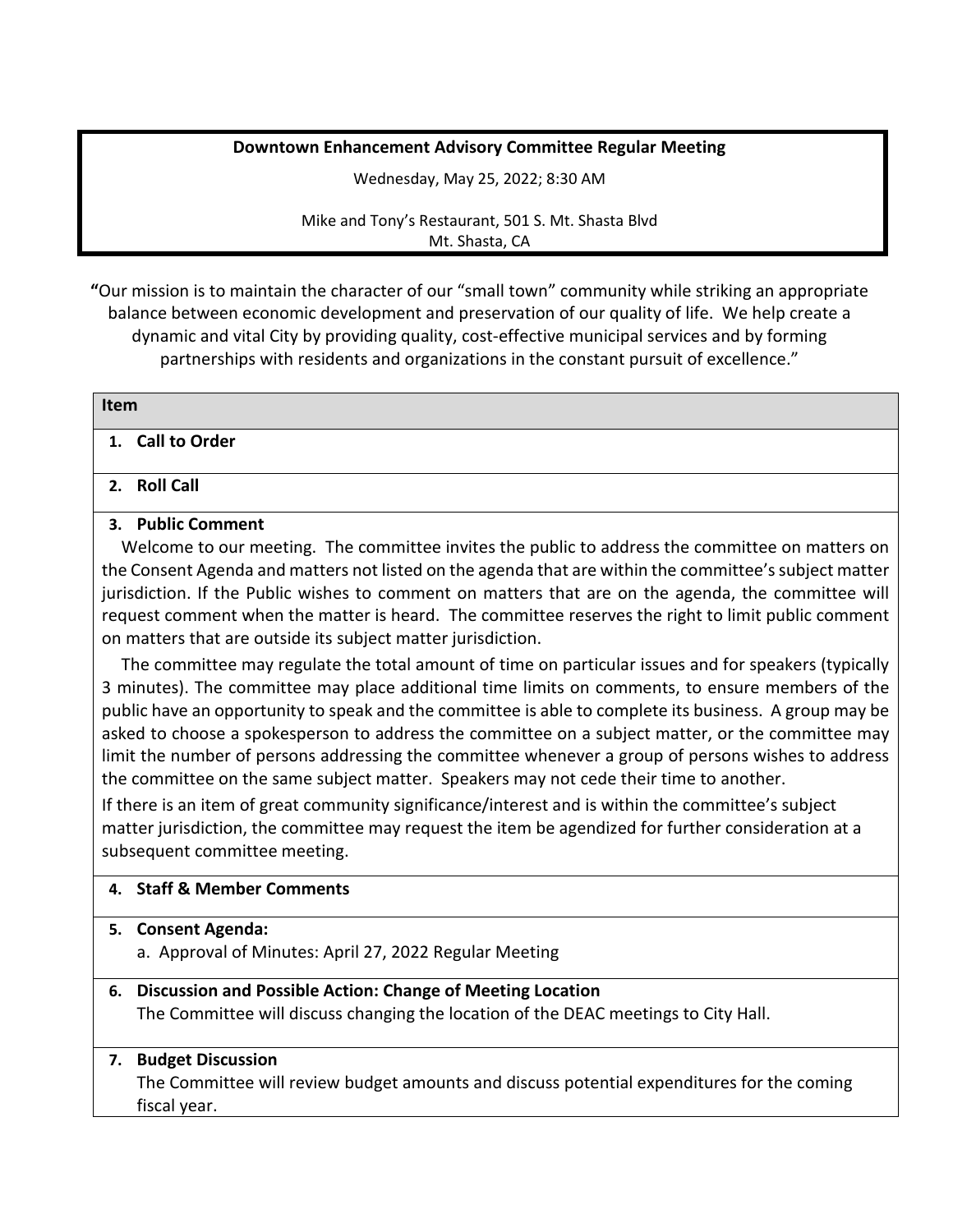### **8. Flower of Life**

Discussion and possible action regarding placement of the Flower of Life public art, progress report.

# **9. Power Box Art**

Committee members will report on the progress made towards the Pacific Power Box Art project, Discussion and possible action regarding next steps.

### **10. Bike Racks**

Discussion and possible action regarding placement of bike racks in the downtown district, next steps.

### **11. Downtown Expansion**

Discussion and possible action, report on progress toward expansion.

#### **12. Streetscapes**

Discussion and possible action. Review of map for area with signage and poetry areas. Next steps, discussion on presentation to Council.

#### **13. Façade Improvements**

Discussion and possible action regarding process, funding, budget. Discussion regarding next steps.

### **14. Chamber of Commerce/DEAC Event Coordination**

Discussion and possible action: how DEAC can help with public events.

#### **15. Communication**

Discussion and possible action regarding future newspaper articles.

#### **16. Future Agenda Items**

- a. Flower of Life Art
- b. Power Box Art
- c. Bike Racks
- d. Streetscapes
- e. Volunteer Assistance
- f. Downtown Expansion
- g. Façade Improvements
- h. DEAC Involvement with Public Events

# **17.** Adjourn

Availability of Public Records: All public records related to an open session item on this agenda, which are not exempt from disclosure pursuant to the California Public Records Act, that are distributed to a majority of the legislative body will be available for public inspection at City Hall located at 305 North Mt. Shasta Blvd., Mt. Shasta, CA at the same time the public records are distributed or made available to the members of the legislative body. Agenda related writings or documents provided to a majority of the legislative body after distribution of the Agenda packet will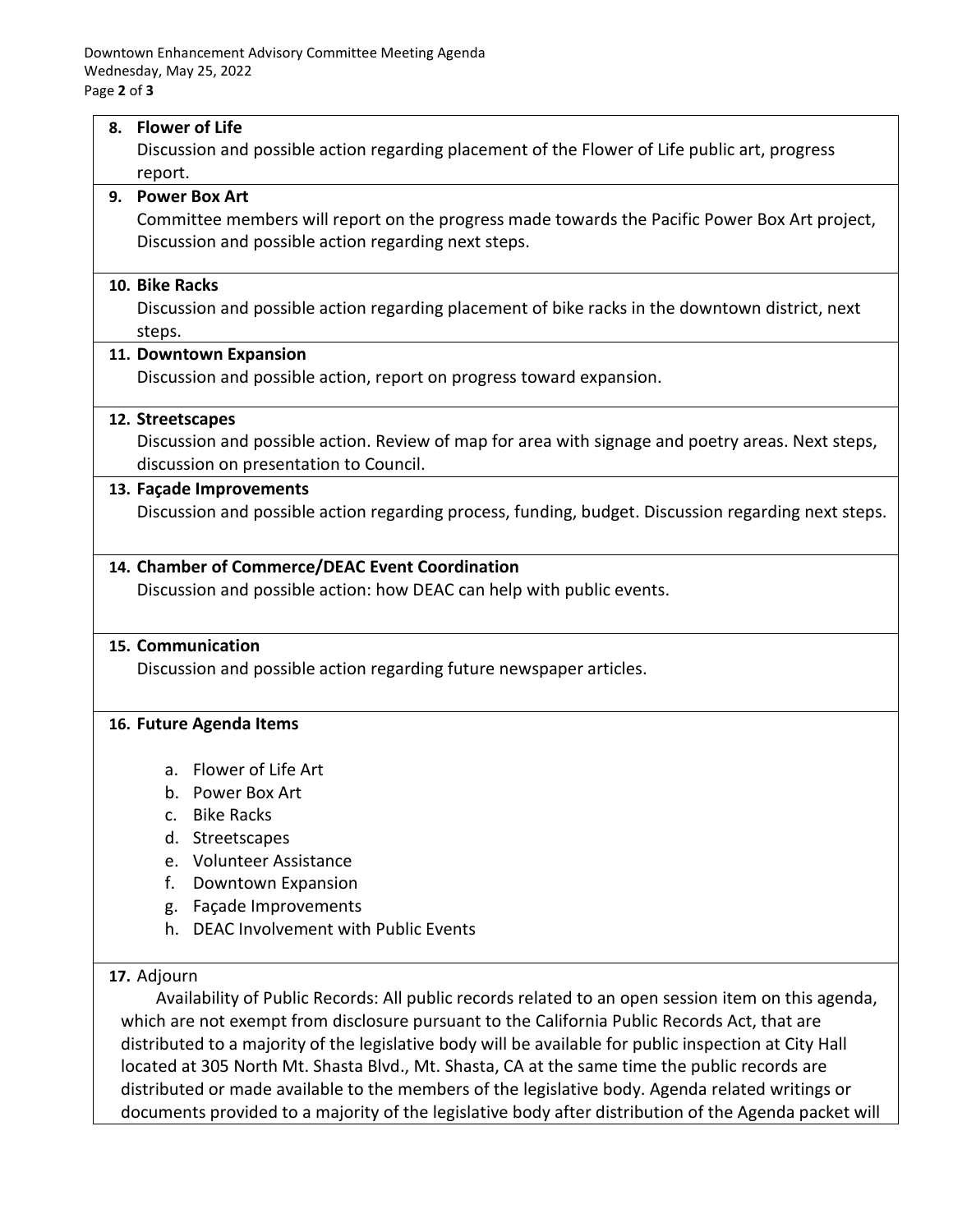be available for public review within a separate binder at City Hall at the same time as they are made available to the members of the legislative body.

The City of Mt. Shasta does not discriminate on the basis of race, color, national origin, sex, religion, age or disability in employment or provision of services. In compliance with the Americans with Disabilities Act, persons requiring accommodations for a disability at a public meeting should notify the City Clerk or Deputy City Clerk at least 48 hours prior to the meeting at (530) 926-7510 in order to allow the City sufficient time to make reasonable arrangements to accommodate participation in this meeting.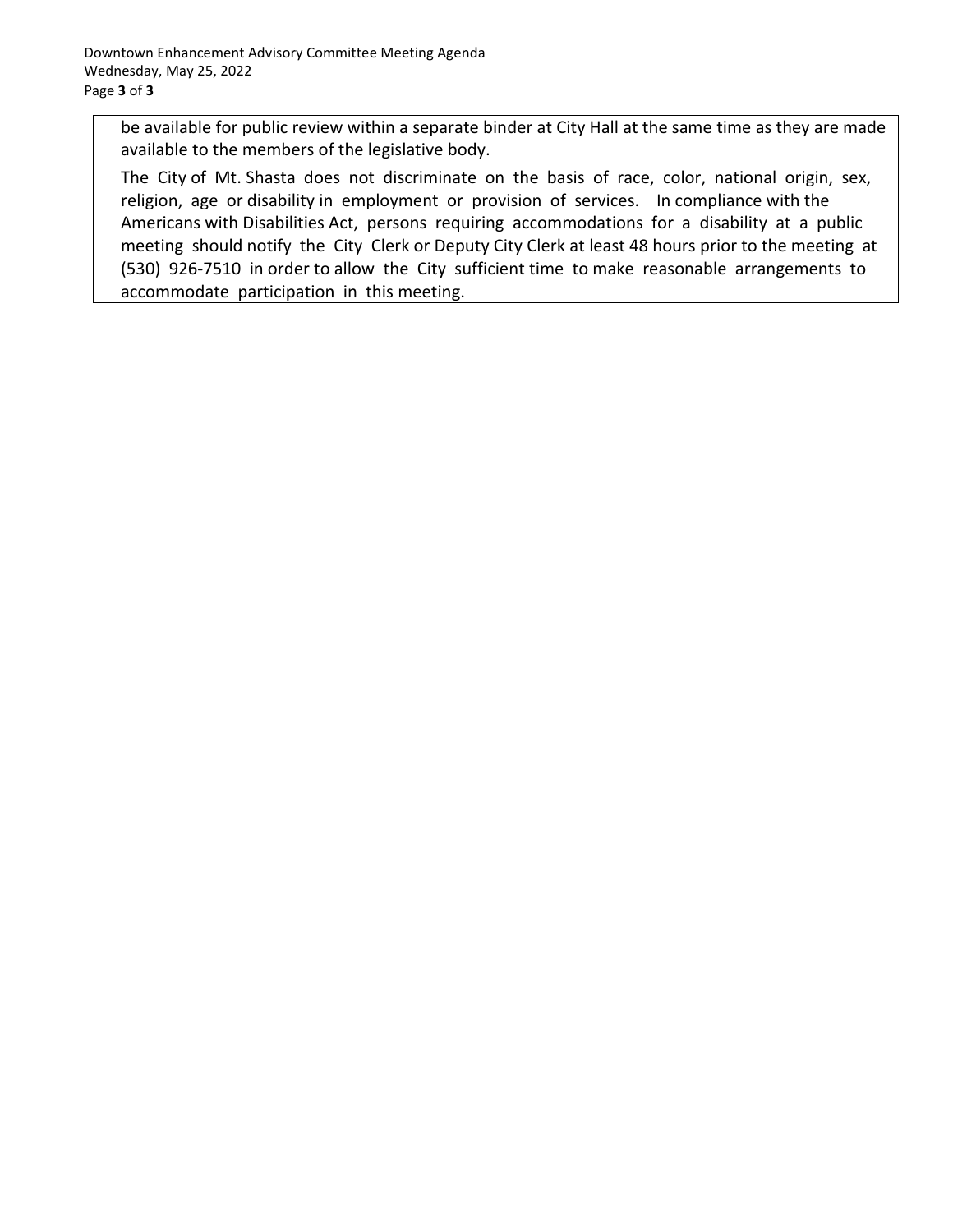#### **DOWNTOWN ENHANCEMENT ADVISORY COMMITTEE**

### **Special Meeting Minutes**

## **Mike & Tony's Restaurant**

# **Wednesday, April 27, 2022, 8:30am**

**"**Our mission is to maintain the character of our 'small town' community while striking an appropriate balance between economic development and preservation of our quality of life. We help create a dynamic and vital City by providing quality, cost-effective municipal services and by forming partnerships with residents and organizations in the constant pursuit of excellence."

# **STANDING AGENDA ITEMS**

# **1. Call to Order:** Committee Member Bruser called the meeting to order at 8.34 a.m.

# **2. Roll Call:**

Present: Erika Bruser, Dani Williams, Ashley Hagge, Jake Pritchard Absent:

# **3. Public Comment:** None

# **4. Staff and Member Comments/Discussion:**

1. Council Meeting: Ashley has notes regarding the update on Bike/Walk project and will bring up points as needed in Agenda.

2. Committee Training: Kathy Joyce, Deputy City Clerk, presented on committee roles and responsibilities as we are mostly all new. 1969 DEAC began. Originally assigned retail trade and parking areas. Funds are paid by downtown business owners that pay City taxes, which DEAC uses to maintain the car parks and downtown enhancements. Our main role is to take comment from the public and report it back to council. The City Council Staff liaison is currently Todd as City Manager. DEAC used to meet at City Hall, Kathy recommended returning to City Hall. No budget, staff, or city operations or programs decisions are made within DEAC. If an item is not on the agenda we cannot discuss it, and no decisions can be made on anything no on the agenda. Must have a quorum of 3 to have a meeting. Every item must allow public comment. Motion/Second and a vote, always record in the minutes. We can hold special meetings within 24hrs. Regular meetings require 72hrs. When working on projects we will have sub-committees of two, then report back to committee next meeting. Improve reports, write a report on each project with any maps, etc., as required. DEAC can present a report to Council at any time. Kathy can present to Council and it is up to Council if they take it up to action. Muriel has all the financial information.

## **Project Updates:**

6. Consent Agenda: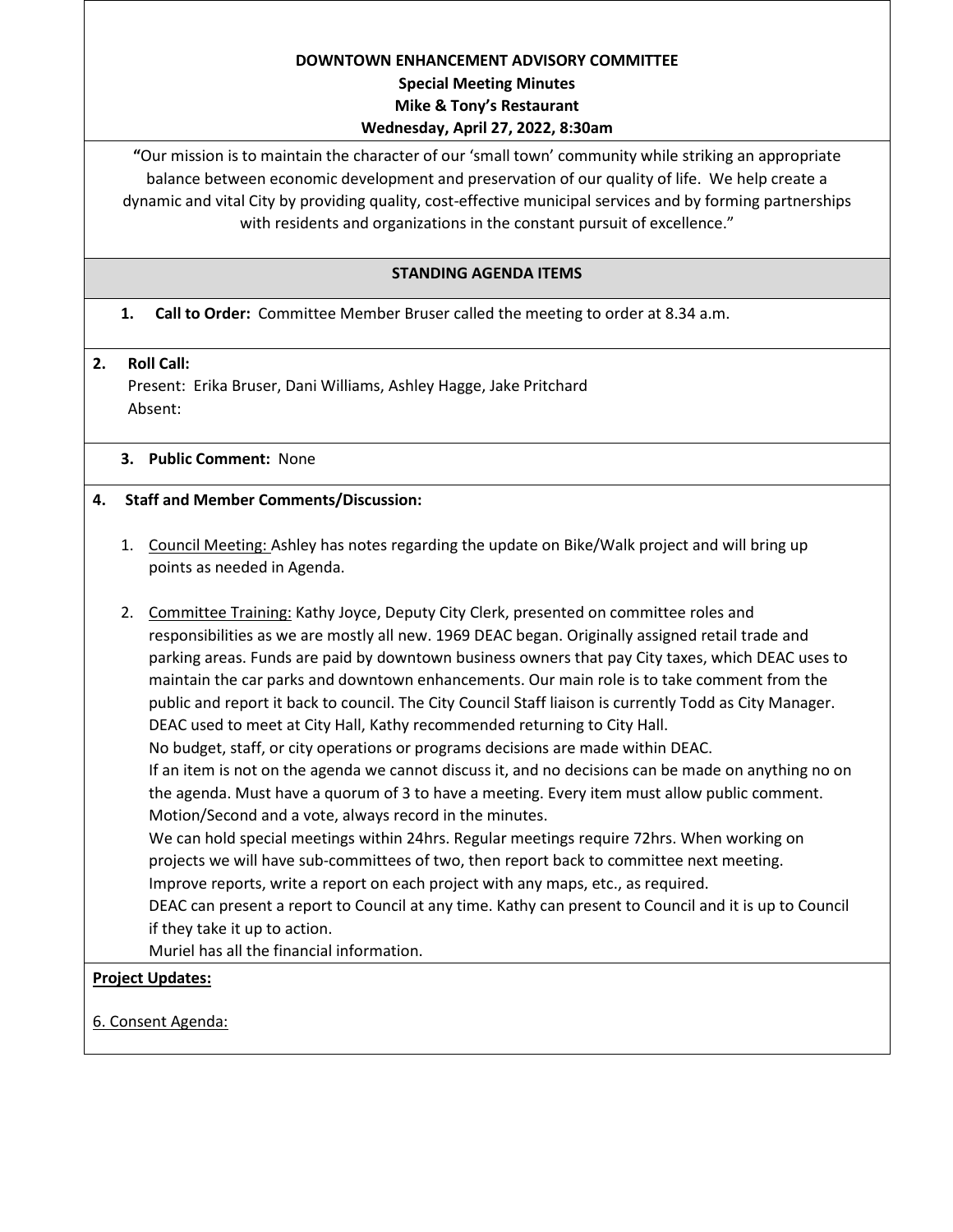## Motion to approve minutes: Ashley; Second: Jake; Aye: 4

## 7. Appointments of Committee Members

Motion to appoint Ashley as Chair; Vice-Chair Jake; Secretary Erika. Motion: Dani; Second: Erika; Aye: 4

# 8. Flower of Life

Downtown bike/walk project may affect our Flower of Life project in future, as they are considering a roundabout or alternative solution. There may be a round-about ordinance that prevents anything being in the middle of the round-about. There is a CalTranz grant combined another group SORA that assigned Alta to do traffic studies over two years biking, walking, driving in downtown. Ashley to reach out to various organizations to raise awareness about our project. Ashley/Jake to form sub-committee to manage. Jake found Engineer, E & S Engineers & Surveyors, they are happy to work on design and planning of pedestal, estimated range of cost for services \$2000-\$3000 to engage. The pedestal is arriving to the Gallery for storage, Jake offered space in All-Trade warehouse if required.

## 9. Power Box Art

Jamie from Petals will take information we have (from Dani) for her to action. Missing installation quote. Jamie getting Pacific Power contract from Todd and update bids. Ashley send pictures for Jamie to confirm. Powerpoint for City Council meeting.

## 10. Bike Racks

One is completed. Todd is working on the second bike rack installation. Jake to try to get in contact with Todd to get update on progress.

## 11. Downtown Expansion

Ashley talked with Kathy about this topic, we can go to City Council with a recommendation report from DEAC about this topic. Ashley to write report.

Motion to bring to Council: Erika; Second: Jake; Ayes: 4

## 12. Streetscapes

Ashley presented signage ideas to work on to compile a report to present to Beautification Committee and work with them, then continue to work on this at the next meeting with Committee Member input.

## 13. Façade Improvements

There is currently a 4 million insurance policy that is required by City Council for any exterior work to be completed by contractors on City sidewalks. DEAC want to work with City Council to recommend a 2 million insurance policy, as is standard for most other City Councils in our state. As this higher insurance will hinder any façade improvement work funds and make it cost prohibitive.